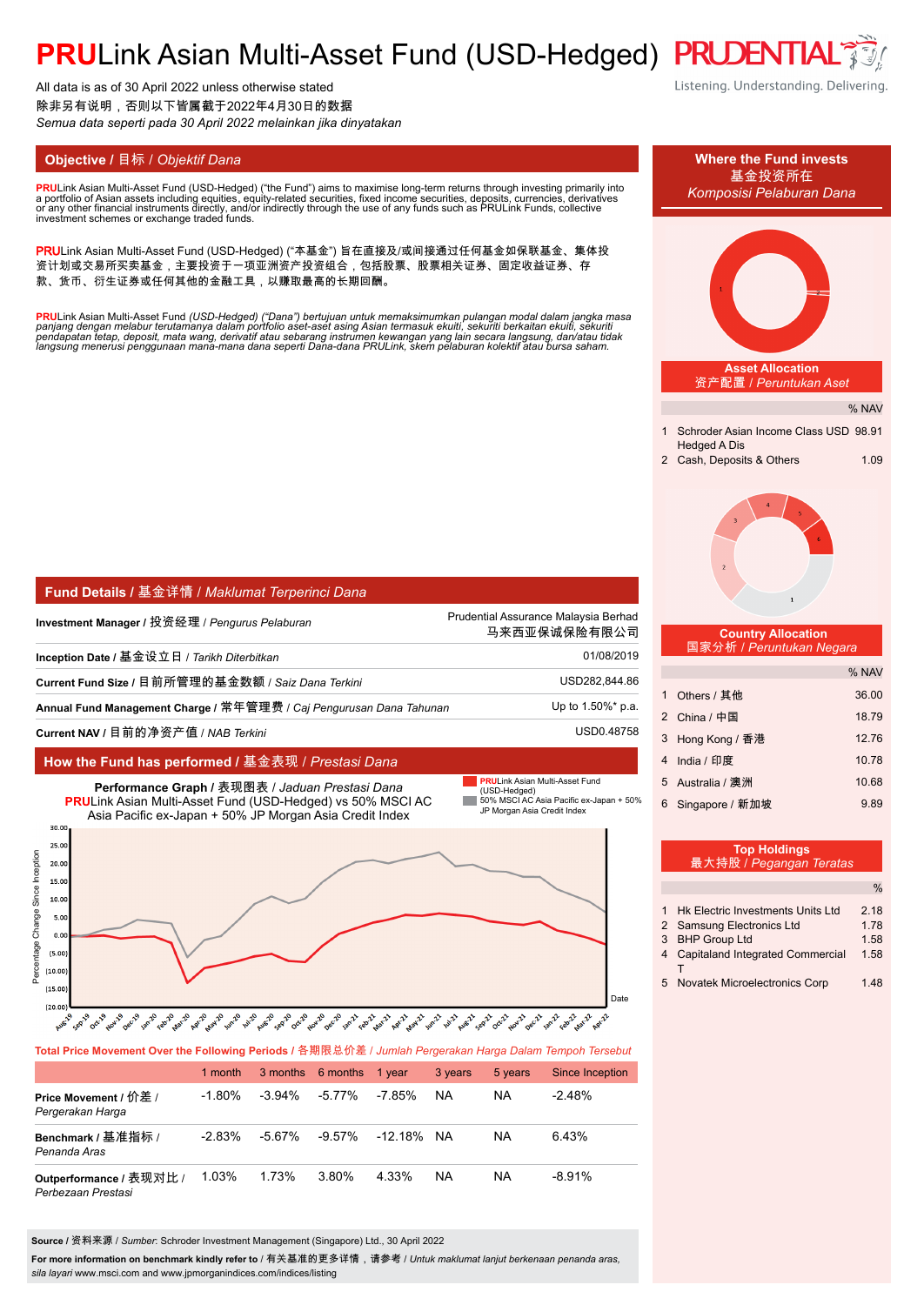# **PRULink Asian Multi-Asset Fund (USD-Hedged) PRUDENTIAL<sup>7</sup>**

All data is as of 30 April 2022 unless otherwise stated 除非另有说明,否则以下皆属截于2022年4月30日的数据 *Semua data seperti pada 30 April 2022 melainkan jika dinyatakan*

# Listening. Understanding. Delivering.

## **Monthly Update /** 每月简报 / *Peningkatan Bulanan*

### **Market Review /** 市场回顾 */ Tinjauan Bulanan*

Asia Pacific ex-Japan equities were lower in April due to the prolonged war in Ukraine, rising inflation and concerns on further interest rate hikes. Taiwan was the worst-performing index market within the region as major electronics and chip makers suffered from supply chain disruptions amid the lockdowns .

Elsewhere, China continued to return negatively as the country imposed a zero Covid tolerance to contain a new Covid outbreak, resulting in harsh lockdowns in major cities including Shanghai. The slowdown in manufacturing activities and a slower export growth momentum also further dampened the outlook in China, resulting in lower share prices in China and Hong Kong.

On a positive note, Indonesia ended the month in positive territory after credit rating agency S&P upgraded the country's outlook from negative to stable. Over to Asian fixed income, yields continued to rise in April, resulting in negative bond returns, amid continued high inflation and expectations of significant interest rate hikes. The US 10- year Treasury yield increased by 59 bps, from 2.35% to 2.94% over the month. The 2-year and 10-year Treasury yield curve also briefly inverted at the start of the month, the first time since 2019, suggesting a potential risk of recession. In terms of credit ratings, Asian high yield bonds outperformed the investment grade bonds as spreads generally tightened.

亚太(日本除外)股市在4月走跌,因为乌克兰战争有所拖延、通膨升温,而且市场也关注于进一步升息的可能。台湾乃是表现最差的指数市场,封锁管制所导 致的供应链干扰影响了主要的电子与晶片制造商。

中国持续取得负回酬,原因是政府施行了零冠病政策以抑制新爆发的疫情,使到主要城市如上海受到严格的封锁管制。制造业活动的放缓以及较慢的出口成长动 力,亦进一步影响了中国市场的展望而令中国与香港的股价下跌。

就好的一面而言,印尼当月以涨幅作收,标普信用评估机构将该国的展望从负面调高至稳定。至于亚洲固定收益证券,在通膨升温与市场预测央行会积极升息的 环境中,回酬持续在4月扬升,导致债券出现负回酬。10年期美国国库债券(UST)回酬当月从2.35%增59基点至2.94%。2年期与10年期UST回酬曲线亦在月初 稍微反转,2019年以来首次出现这种现象,意味着经济衰退的可能性。就信用评级来说,亚洲高回酬债券的表现超越投资级债券,因为价差一般有所紧缩。

*Ekuiti Asia Pasifik luar Jepun mencatat prestasi lebih rendah pada April disebabkan oleh perang yang berpanjangan di Ukraine, inflasi yang meningkat dan kebimbangan mengenai kenaikan kadar faedah selanjutnya. Taiwan merupakan pasaran indeks berprestasi paling teruk di rantau ini apabila pembuat elektronik dan cip utama mengalami gangguan rantaian bekalan di tengah-tengah sekatan pergerakan.*

*Di tempat lain, China terus memberikan pulangan negatif apabila negara itu mengenakan sifar toleransi terhadap Covid bagi membendung wabak Covid baharu, lalu mengakibatkan sekatan pergerakan yang amat ketat di bandar-bandar utama termasuk Shanghai. Kelembapan aktiviti perkilangan dan momentum pertumbuhan eksport yang lebih perlahan melemahkan lagi prospek di China, lalu menolak harga saham ke paras lebih rendah di China dan Hong Kong.*

*Meninjau nota positif, Indonesia mengakhiri bulan dagangan dalam wilayah positif selepas agensi penarafan kredit S&P menaik taraf prospek negara tersebut daripada negatif kepada stabil. Menyorot pendapatan tetap Asia, hasil terus meningkat pada bulan April, mengakibatkan pulangan bon menjadi negatif dalam keadaan inflasi yang berterusan tinggi dan jangkaan kenaikan kadar faedah yang ketara. Hasil Perbendaharaan 10 tahun AS meningkat sebanyak 59 mata asas, daripada 2.35% kepada 2.94% dalam tempoh tinjauan. Keluk hasil Perbendaharaan 2 tahun dan 10 tahun juga membalik sekejap pada permulaan bulan, kejadian kali pertama sejak 2019 ini mencadangkan potensi risiko kemelesetan. Dari segi penarafan kredit, bon hasil tinggi Asia mengatasi bon gred pelaburan apabila spread secara amnya menyempit.*

### **Market Outlook /** 市场展望 */ Gambaran Bulanan*

Valuations for Asian equities have pulled back to a more favourable level when compared to its historical range and to the developed markets . In terms of central banks policies, the expectation of Chinese policymakers to stimulate growth remains high while other central banks in Asia Pacific including Australia , Korea, and Singapore have started to raise interest rates to tackle inflation which is creating an opportunity for China equities to outperform. To add on, should we see China relax its Covid restrictions, a significant upswing in earnings across the region can be expected. As such we are cautiously optimistic but stress that a healthy diversification across countries and sectors are crucial in the near-term. Also, we continue to explore high-quality names within the region to capture long-term structural growth and income opportunities following the recent pull-backs.

Valuations for Asian credits remain appealing compared to the developed markets and non -Asia emerging markets, while their fundamentals remain stable. As shared above, we are more constructive in investment grade bonds outside of China, given lesser sensitivity to China's zero-Covid policy and regulatory risks. We also believe Asian credits is likely to stay resilient to the Russia-Ukraine conflicts compared to non-Asia emerging markets, given its higher quality composition and lower susceptibility to global fund flows due to a larger domestic investor base. As a result, we believe there are still plenty of opportunities within the region, but selectivity and risk management remain key to navigate through the current market volatility.

和过往以及已开发市场相比,亚洲股市的估值回到一个比较具吸引力的水平。至于央行的政策,市场仍旧预期中国的政策策划者会刺激经济成长,而亚太区的其 他央行,如澳洲,韩国和新加坡则开始升息以应付通膨,这为中国股市提供了上调的机会。此外,若中国政府放宽其冠病管制,可预见的是,该区的盈利将会大 幅上扬。有鉴于此,我们对之抱着谨慎乐观的态度,认为在近期必须保持将投资健康分散在各国与各领域的多元投资策略。此外,我们也会持续寻找该区内的优 质公司,以在近期估值回跌的环境中从长期结构性成长和收益机会中获利。

和已开发市场与非亚洲新兴市场相比,亚洲债券的估值依旧具吸引力,其基础仍相当稳健。如上所述,我们比较看好中国以外的投资级债券,因为它们比较不会 受到中国的零冠病政策与监管风险所影响。我们也认为和非亚洲新兴市场相比,亚洲债券会持续从俄罗斯-乌克兰的冲突中受惠,原因是其组合的品质较佳,而且 较大的境内投资者基础也使它不易受到全球资金流动的影响。有鉴于此,我们相信该区尚有许多投资良机,但选择性和风险管理乃是应付目前的波动市况的要 素。

Penilaian ekuiti Asia telah kembali ke tahap yang lebih baik jika dibandingkan dengan julat sejarahnya dan pasaran maju. Dari segi dasar bank pusat, jangkaan penggubal dasar *China untuk merangsang pertumbuhan masih lagi tinggi manakala bank pusat lain di Asia Pasifik termasuk Australia, Korea, dan Singapura telah mula menaikkan kadar faedah supaya menangani inflasi yang mewujudkan peluang bagi ekuiti China untuk mencatat prestasi yang baik. Selain itu, sekiranya kita mendapati China melonggarkan sekatan Covid, peningkatan pendapatan yang ketara di seluruh rantau boleh dijangkakan. Oleh itu, kami optimistik namun tetap berwaspada apabila menekankan bahawa kepelbagaian yang sihat merentas negara dan sektor adalah penting buat jangka masa terdekat. Kami juga terus meneroka nama berkualiti tinggi di rantau ini bagi menyerkup struktur pertumbuhan jangka panjang dan peluang pendapatan susulan pengunduran prestasi baru-baru ini.*

*Penilaian kredit Asia kekal menarik berbanding pasaran maju dan pasaran memuncul luar Asia, manakala asasnya kekal stabil. Seperti yang dikongsikan di atas, kami lebih konstruktif dengan bon gred pelaburan di luar China, memandangkan kepekaannya terhadap dasar sifar Covid yang lebih rendah dan risiko kawal selia China. Kami juga percaya kredit Asia berkemungkinan kekal berdaya tahan terhadap konflik Rusia-Ukraine berbanding pasaran memuncul luar Asia, memandangkan komposisi kualiti yang lebih tinggi dan kecenderungan yang lebih rendah kepada aliran dana global, oleh kerana asas pelabur domestik yang lebih besar. Hasilnya, kami percaya masih terdapat banyak peluang di rantau ini, namun pemilihan dan pengurusan risiko kekal sebagai kunci untuk mengemudi volatiliti pasaran semasa.*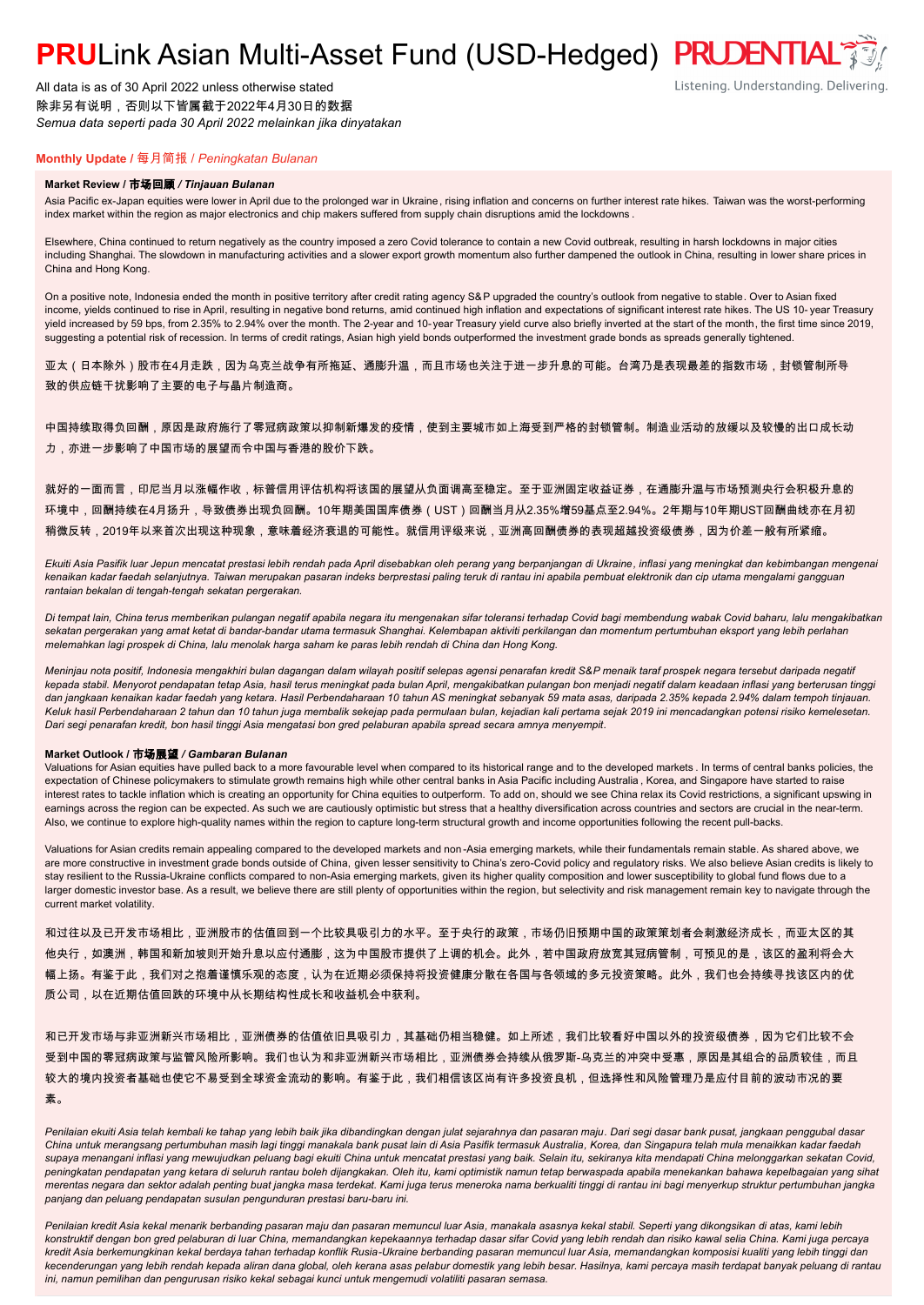# **PRULink Asian Multi-Asset Fund (USD-Hedged) PRUDENTIAL<sup>®</sup>**

All data is as of 30 April 2022 unless otherwise stated 除非另有说明,否则以下皆属截于2022年4月30日的数据 *Semua data seperti pada 30 April 2022 melainkan jika dinyatakan*

### **Fund Review & Strategy /** 基金表现评论与投资策略 */ Tinjauan dan Strategi Dana*

The Fund returned -1.80% for the month, outperforming the benchmark return of -2.83% by 1.03%. Year-to-date, the fund returned -6.21%, outperforming the benchmark return of -8.45% by 2.24%.

Listening. Understanding. Delivering.

The equity portfolio detracted, with most regional and sectorial exposures in negative territory. Our exposure in Australia were among the worst performers due to investors' profit-taking following the strong performance year-to-date. China also detracted due to a weaker growth outlook given the Covid restrictions and efforts to control the latest Omicron outbreak.

The fixed income portfolio also returned negatively in April as persistent inflation, rising interest rates and geopolitical risks cast a shadow over the global fixed income markets. Our exposure to Indonesia's sovereign bonds detracted the most. Indonesia's bond yields spiked as both headline and core inflations rose more than expected while the central bank is keeping rates unchanged to support growth.

We continue to focus on positioning the portfolio against stagflationary risks and maintain our preference on equities over fixed income . We expect equity can still deliver positive returns but may be more muted as we shift to the mature phase of the economic cycle. The delivery of robust earnings will be crucial. As a result, diversification, strong asset allocation and risk management will be key in 2022.

本基金在检讨月份的回酬为-1.80%,超越-2.83%的基准回酬1.03%。年度至今,本基金的回酬为-6.21%,高于-8.45%的基准回酬2.24%。

股项投资组合拉低了基金表现,大多数的区域与领域投资都往下调整。我们的澳洲投资仍是表现最差者之一,主要是投资者因强稳的年初至今表现而套利。中国 市场亦下跌,冠病的管制与控制近期Omicron疫情的努力令经济成长展望转弱。

固定收益投资组合在4月也取得负回酬,因为持续性的通膨、涨升的利率与地理政治风险在全球固定收益市场蒙上了阴影。我们的印尼主权债券对基金表现产生了 最大的负面影响。印尼的债券回酬因总通膨与核心通膨超越预期而剧升,与此同时,央行将利率保持不变以扶持成长。

我们的重点仍在于使投资组合免受停滞性膨胀风险的影响,同时保持偏好股项而非固定收益证券的倾向。我们预测股市依旧会谱下正回酬,但在我们转入经济周 期的成熟期时可能会减少。取得丰厚的投资回酬相当关键。有鉴于此,多元化投资、强稳的资产配置以及风险管理,将是2022年的重点。

*Dana memberikan pulangan -1.80% di bulan ini, mengatasi pulangan penanda aras -2.83% sebanyak 1.03%. Sejak awal tahun hingga kini, Dana memulangkan -6.21%, mengatasi pulangan penanda aras -8.45% sebanyak 2.24%.*

*Portfolio ekuiti terjejas, dengan kebanyakan pendedahan serantau dan sektoral berada dalam wilayah negatif. Pendedahan kami di Australia yang mencatat prestasi terburuk disebabkan oleh pelabur mengambil keuntungan berikutan prestasi kukuh tahun ini. China juga terjejas lantaran prospek pertumbuhan yang lebih lemah disebabkan sekatan Covid dan usaha bagi mengawal wabak terkini, Omicron.*

*Portfolio pendapatan tetap juga memberikan pulangan negatif pada April apabila inflasi yang berterusan, kenaikan kadar faedah dan risiko geopolitik menghambat pasaran pendapatan tetap global. Pendedahan kami kepada bon kerajaan Indonesia paling menjejaskan prestasi. Hasil bon Indonesia meningkat apabila kedua-dua inflasi utama dan inflasi teras meningkat melangkaui jangkaan manakala bank pusat mengekalkan kadar sedia ada bagi menyokong pertumbuhan.*

*Kami terus fokus untuk meletakkan portfolio atas risiko stagflasi dan mengekalkan keutamaan ke atas ekuiti berbanding pendapatan tetap. Kami menjangkakan ekuiti masih boleh memberikan pulangan yang positif tetapi mungkin lebih kecil apabila kami beralih ke fasa matang kitaran ekonomi. Penyampaian pendapatan yang kukuh akan menjadi penting. Akibatnya, kepelbagaian, peruntukan aset yang kukuh dan pengurusan risiko akan menjadi kunci bagi tahun 2022.*